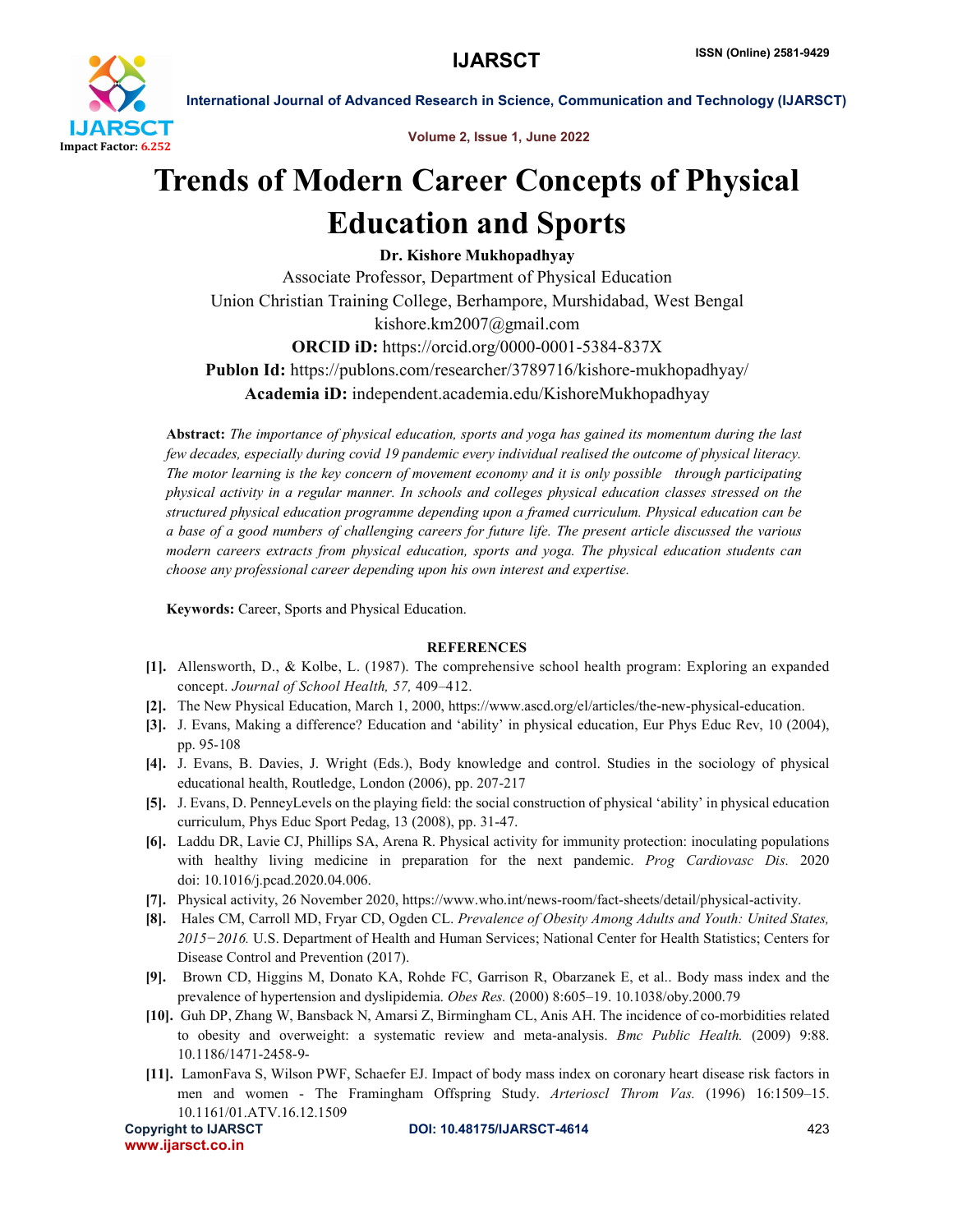

### International Journal of Advanced Research in Science, Communication and Technology (IJARSCT)

# Volume 2, Issue 1, June 2022

- [12]. Wilson PWF, D'Agostino RB, Sullivan L, Parise H, Kannel WB. Overweight and obesity as determinants of cardiovascular risk - The Framingham experience. *Arch Inter Med.* (2002) 162:1867–72. 10.1001/archinte.162.16.1867
- [13]. Van Gaal LF, Mertens IL, De Block CE. Mechanisms linking obesity with cardiovascular disease. *Nature.* (2006) 444:875–80. 10.1038/nature05487
- [14]. Moore JX, Chaudhary N, Akinyemiju T. Metabolic syndrome prevalence by race/ethnicity and sex in the United States. national health and nutrition examination survey, 1988-2012. *Prev Chronic Dis.* (2017) 14:160287. 10.5888/pcd14.160287
- [15]. Kivimaki M, Kuosma E, Ferrie JE, Luukkonen R, Nyberg ST, Alfredsson L, et al.. Overweight. obesity, and risk of cardiometabolic multimorbidity: pooled analysis of individual-level data for 120 813 adults from 16 cohort studies from the USA and Europe. *Lancet Public Health.* (2017) 2:e277–85. 10.1016/S2468- 2667(17)30074-9 .
- [16]. Virani SS Benjamin EJ, Callaway CW, Chang AR, Cheng S, Chiuve SE, et al. *Heart Disease and Stroke Statistics 2018 At-a-Glance.* American Heart Association; (2018).
- [17]. Division for Heart Disease and Stroke Prevention *Heart Disease Fact Sheet Centers for Disease Control and Prevention* (2017). (accessed January 19, 2019).
- [18]. Ashor AW, Lara J, Siervo M, Celis-Morales C, Oggioni C, Jakovljevic DG, et al.. Exercise modalities and endothelial function: a systematic review and dose-response meta-analysis of randomized controlled trials. *Sports Med.* (2015) 45:279–96. 10.1007/s40279-014-0272-9
- [19]. Hambrecht R, Wolf A, Gielen S, Linke A, Hofer J, Erbs S, et al.. Effect of exercise on coronary endothelial function in patients with coronary artery disease. *N Engl J Med.* (2000) 342:454–60.
- [20]. 11. Laughlin MH, Bowles DK, Duncker DJ. The coronary circulation in exercise training. *Am J Physiol-Heart C.* (2012) 302:H10–23. 10.1152/ajpheart.00574.2011
- [21]. 12. Pettman TL, Buckley JD, Misan GM, Coates AM, Howe PR. Health benefits of a 4-month group-based diet and lifestyle modification program for individuals with metabolic syndrome. *Obes Res Clin Pract.* (2009) 3:221– 35. 10.1016/j.orcp.2009.06.002
- [22]. 13. Platt C, Houstis N, Rosenzweig A. Using exercise to measure and modify cardiac function. *Cell Metab.* (2015) 21:227–36. 10.1016/j.cmet.2015.01.014
- [23]. 14. Vega RB, Konhilas JP, Kelly DP, Leinwand LA. Molecular mechanisms underlying cardiac adaptation to exercise. *Cell Metab.* (2017) 25:1012–26. 10.1016/j.cmet.2017.04.025
- [24]. 72. Miele EM, S.Headley AE. The effects of chronic aerobic exercise on cardiovascular risk factors in persons with diabetes mellitus. *Curr Diab Rep.* (2017) 17:97. 10.1007/s11892-017-0927-7
- [25]. 73. Drenowatz C, Sui X, Fritz S, Lavie CJ, Beattie PF, Church TS, et al.. The association between resistance exercise and cardiovascular disease risk in women. *J Sci Med Sport.* (2015) 18:632–6. 10.1016/j.jsams.2014.09.009
- [26]. 13. Platt C, Houstis N, Rosenzweig A. Using exercise to measure and modify cardiac function. *Cell Metab.* (2015) 21:227–36. 10.1016/j.cmet.2015.01.014
- [27]. 14. Vega RB, Konhilas JP, Kelly DP, Leinwand LA. Molecular mechanisms underlying cardiac adaptation to exercise. *Cell Metab.* (2017) 25:1012–26. 10.1016/j.cmet.2017.04.025
- [28]. Mazyarkin Z, Peleg T, Golani I, Sharony L, Kremer I, Shamir A. Health benefits of a physical exercise program for inpatients with mental health; A pilot study. *J Psychiatr Res*. 2019;113:10-16. doi:10.1016/j.jpsychires.2019.03.002
- [29]. Aylett E, Small N, Bower P. *Exercise in the treatment of clinical anxiety in general practice - a systematic review and* Vysniauske R, Verburgh L, Oosterlaan J, 30. Molendijk ML. The effects of physical exercise on functional outcomes in the treatment of ADHD: A meta-analysis. *J Atten Disord*. 2020;24(5):644-654.
- [30]. Den Heijer AE, Groen Y, Tucha L, et al. Sweat it out? The effects of physical exercise on cognition and behavior in children and adults with ADHD: A systematic literature review. *J Neural Transm (Vienna)*. 2017;124(Suppl 1):3-26. doi:10.1007/s00702-016-1593-7
- [31]. meta-analysis. *BMC Health Serv Res*. 2018;18(1):559. doi:10.1186/s12913-018-3313-5

www.ijarsct.co.in